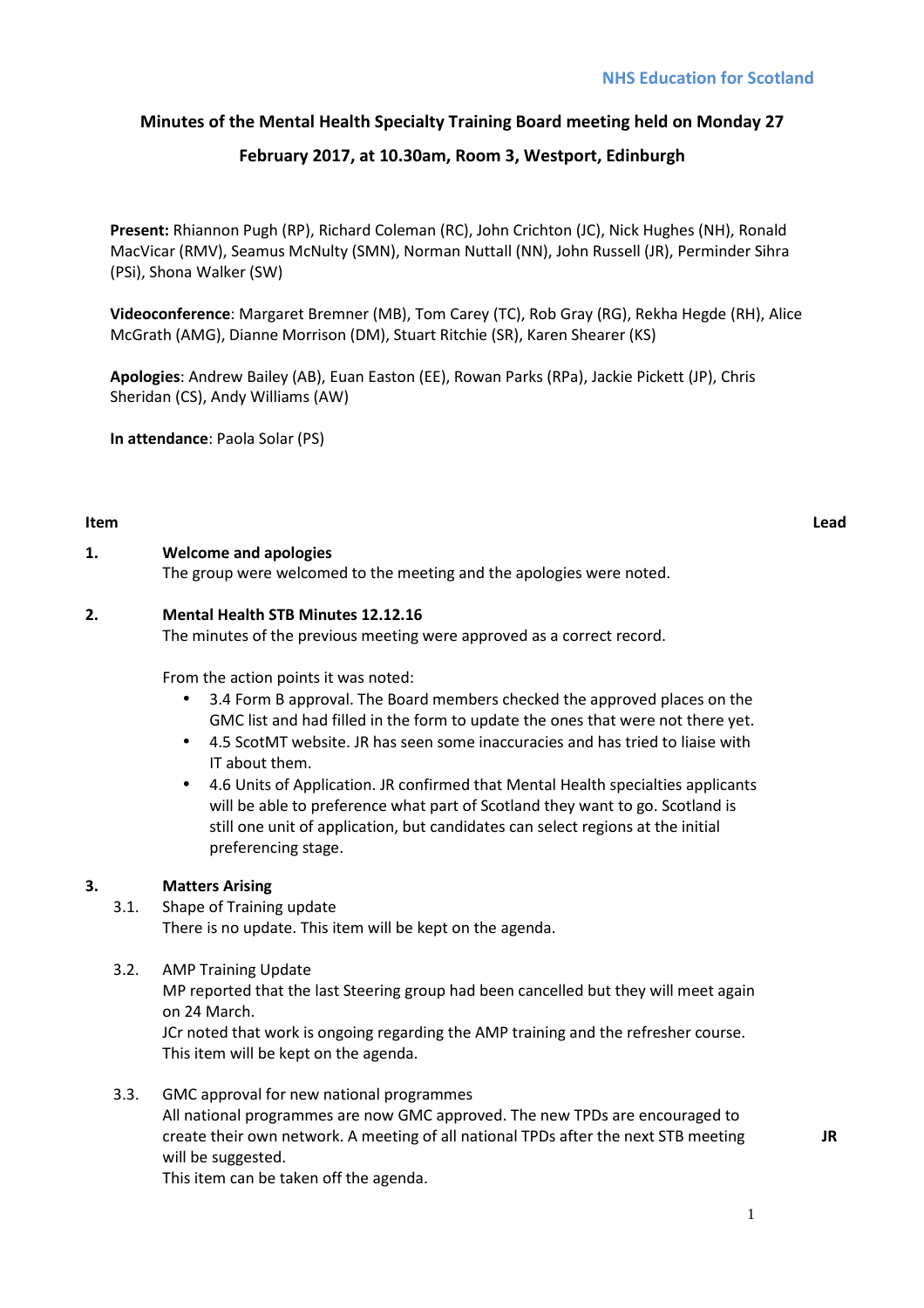**RP** 

#### 3.4. Foundation trainees in Psychiatry

It was reported that HEE England have hit their target of Foundation trainees in Psychiatry placements, but Scotland is not quite there yet. The difference comes from this being a government mandate in England but not in Scotland. Anne Boyle, Duncan Henderson, Anthea Lints, RMV and RP are liaising to discuss this. RP is drafting a paper for MDET that she will circulate to this Board for comments.

The main issue preventing the increase in the number of Psychiatry placements in Foundation is that this would imply fewer posts in other specialties. It was noted that there is a plan to increase the number of medical students in all Scottish Medical Schools.

#### 3.5. Supervision guidance from NES

RP had brought this up at MDET, where it was acknowledged that Psychiatry gives very good Supervision to trainees. The only issue is with the last sentence at the bottom of the first page where the guidance suggests that trainees in their first year of higher training can only do clinics with Supervisors present. Psychiatry would have to check that they meet all five criteria on the second page.

JCr felt that this was a process issue as the specialties had not been consulted prior to releasing the guidance. A definition what a clinic is would be essential, as a clinic in Medicine or Surgery is not the same as a clinic in Psychiatry.

AMG further noted that an ST4 requiring consultant supervision at clinics leaves only 2 years working without supervision which is not good enough.

SR noted that all OAP sites have reported easy access to consultant supervision, and there are no concerns if the consultant is not physically present as they are all easily contactable by phone.

The group agreed that the guidance as it stands is not realistic for Psychiatry. What they currently do meets GMC requirements.

RMV confirmed that the guidance had been drafted with hospital posts in mind and it is about trainees' safety and training.

RC highlighted that trainees must know that they are supervised and they have to be happy with the level of supervision.

In Psychiatry, junior trainees should not be unaccompanied when doing a home visit, but the supervision can be provided by a consultant or a senior nurse.

RP will draft a letter for MDET and will share with this Board before sending it. **RP** 

3.6. Level 1 Supervisor's report in ARCP – guidance All specialties are required to provide L1 and L2 Supervisors' report. RP will double check that this information is consistent across the Scotland Deanery website and will liaise with Anne Dickson if inaccurate.

#### **4. Recruitment**

4.1. CT Recruitment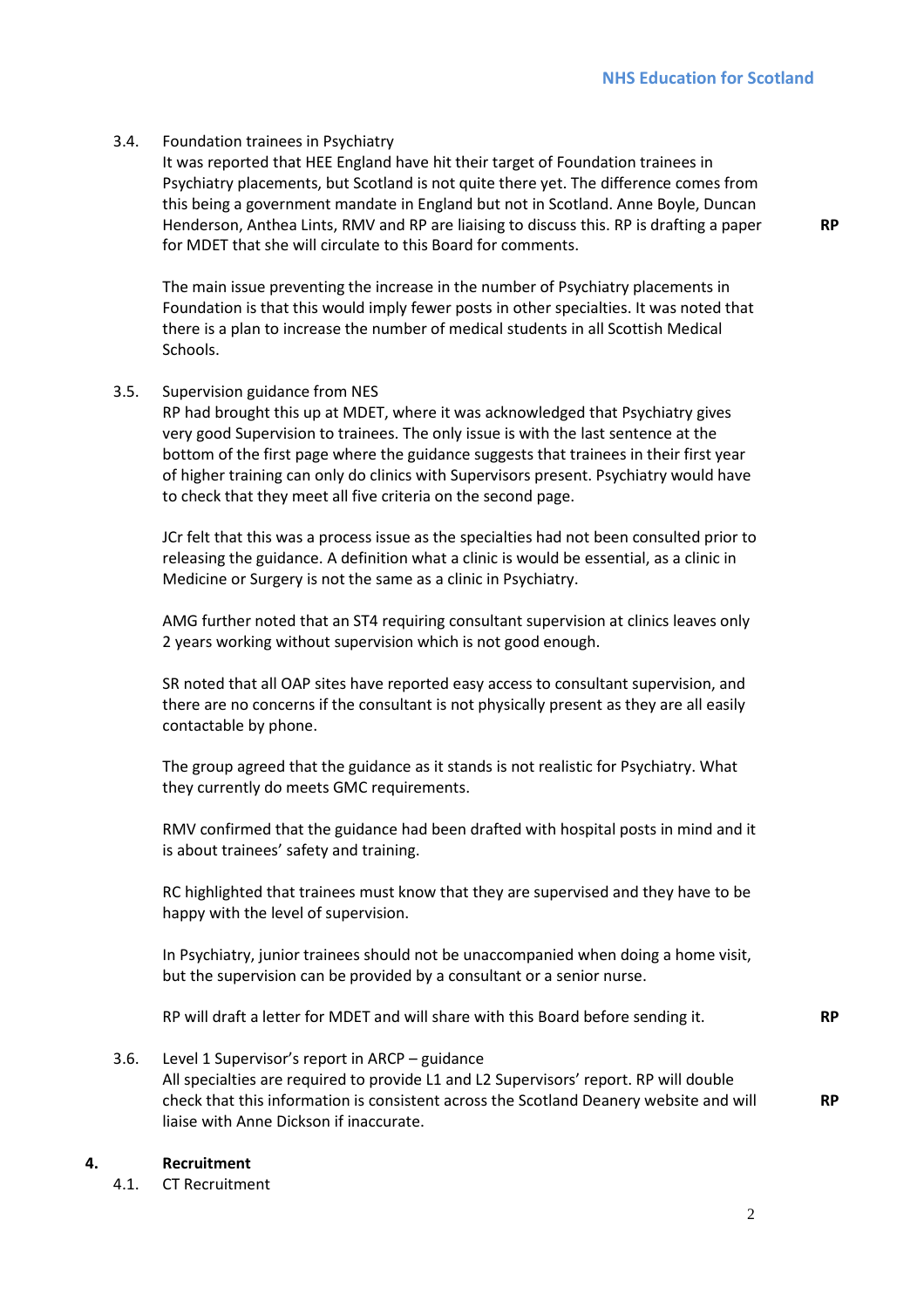CT offers are not out yet. Scotland had 58 vacancies at CT1. There were 52 appointable candidates after interviews and before the SRA test. If the vacancies are not filled, they will go to re-advertising.

It was noted that CT applications were down by 15% across the UK.

4.2. ST Recruitment

The applications window is still open. Interview dates are set in March.

4.3. International Medical Training Fellowship

A bid has been put for an OAP fellowship in Forth Valley. This was sent to this Board to ensure appropriate education experience. This is a Service type post but with educational components. As long as the post gets appropriate supervision, the Board is happy to support this bid.

PSi noted that this fellowship was suggested because there was a SAS retirement some time ago and Forth Valley had not been able to recruit a replacement. The fellowship is limited to 1 or 2 years fixed term which would enable the post to be advertised as a SAS post again.

SMN noted that training capacity in Forth Valley has becoming increasingly challenging.

4.4. Improving Psychiatry's marketing

RP had spoken to Bill Reid about this and he had indicated that there is some funding available for online marketing. They can ask Anne Dickson for it.

JR noted that the ETC had discussed various recruitment strategies, including Psychiatry Early Experience Programmes (PEEP).

This had also come up at the College meeting. RH felt that the College would be happy to tweet directing potential trainees to the training website.

MS works with undergraduate specialty interest groups which could also be used to increase Psychiatry's awareness.

There are various local events and possible strategies. RP will get in touch with Luke Boyle, the trainee who was at the last STB and had a few ideas for online marketing.

## **5. Workforce**

No update.

## **6. Dual Training**

6.1. Forensic and Psychotherapy

There is one trainee in post. There had been one process issue regarding ARCP but it was sorted now. Currently Turas does not allow trainees to be under two specialties. KS will check this.

## 6.2. Other Dual posts

OAP and GAP for the North region. This will be advertised for August.

**7. QM/QI**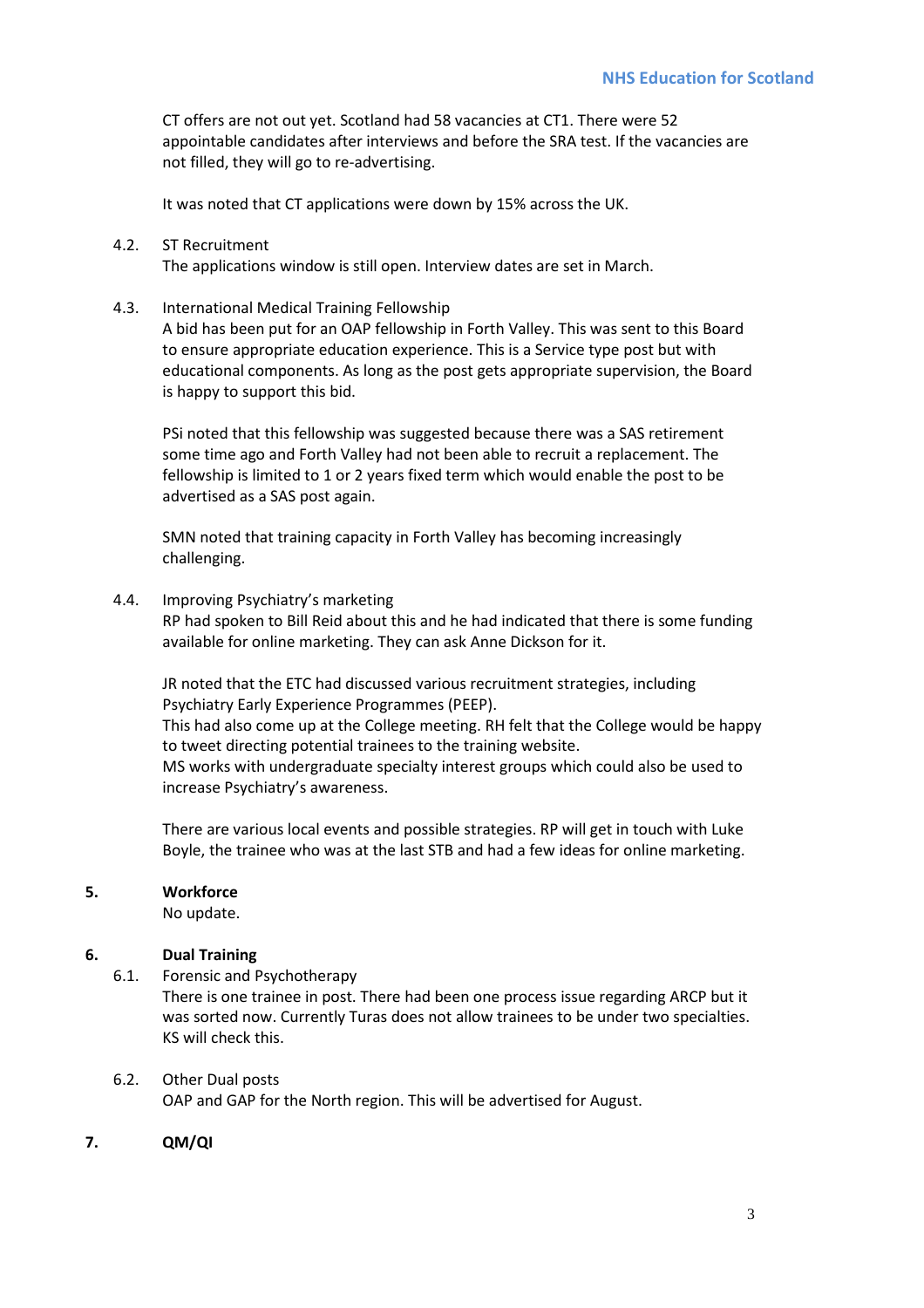The sQMG meeting will take place after this Board meeting. RMV suggested that it would be more practical to have the sQMG meetings before the Board, and perhaps delay the latter slightly. The STB agreed with this.

#### **8. Simulation and Psychiatry**

NN had been to the last Simulation meeting. There were no updates. There are no simulation requirements in the Psychiatry curriculum.

#### **9. WPBA**

#### 9.1. Training for WPBA

JR noted that this was not picked up at the last ETC but he will make sure it is discussed at the next one and will report back. There are several queries about WPBA: who can do them, senior nurses, social workers, senior members of other health professions? what training is available for them in order to be able to do these assessments? Also, is there any recommendation about how many should be carried out by consultants.

The group noted that it is expected that Supervised Learning Events will be taking over WPBAs in the future.

### 9.2. WPBA at ST4 level

SMN reported that the Faculty of OAP is rewriting the curriculum for the specialty. He had noted that the WPBA required at ST4 level by the College is very different from NES' guidance.

RP will write a letter to the RCPsy as there has been no consultation for this. She will send round the STB for comments.

**RP** 

**JR** 

This item will be kept on the agenda.

#### 9.3. Supervised Learning Events

The College feels that WPBAs are no longer fit for purpose and would like to replace them with SLE. This is being piloted in England.

This item will be kept on the agenda.

#### **10. Crossover time between trainer and trainee**

AMG explained that someone in the South East is interested in becoming an Educational Supervisor. This person has never supervised before and she is LTFT (4 sessions). The Board discussed briefly whether this provided enough time for supervision.

It was felt that as long as there is time in the job plan it should be ok. However, Psychiatry usually requires a 1-to-1 relationship between trainer and trainee so it would be not possible with only 2 days a week. It also depends on the clinical case work of the trainee.

The group felt that it could work if there is good clinical supervision and time in the job plan. AMG will find out more from the proposed trainer.

#### **11. Heads of School**

RP reported that the following items had been discussed at the last HoS: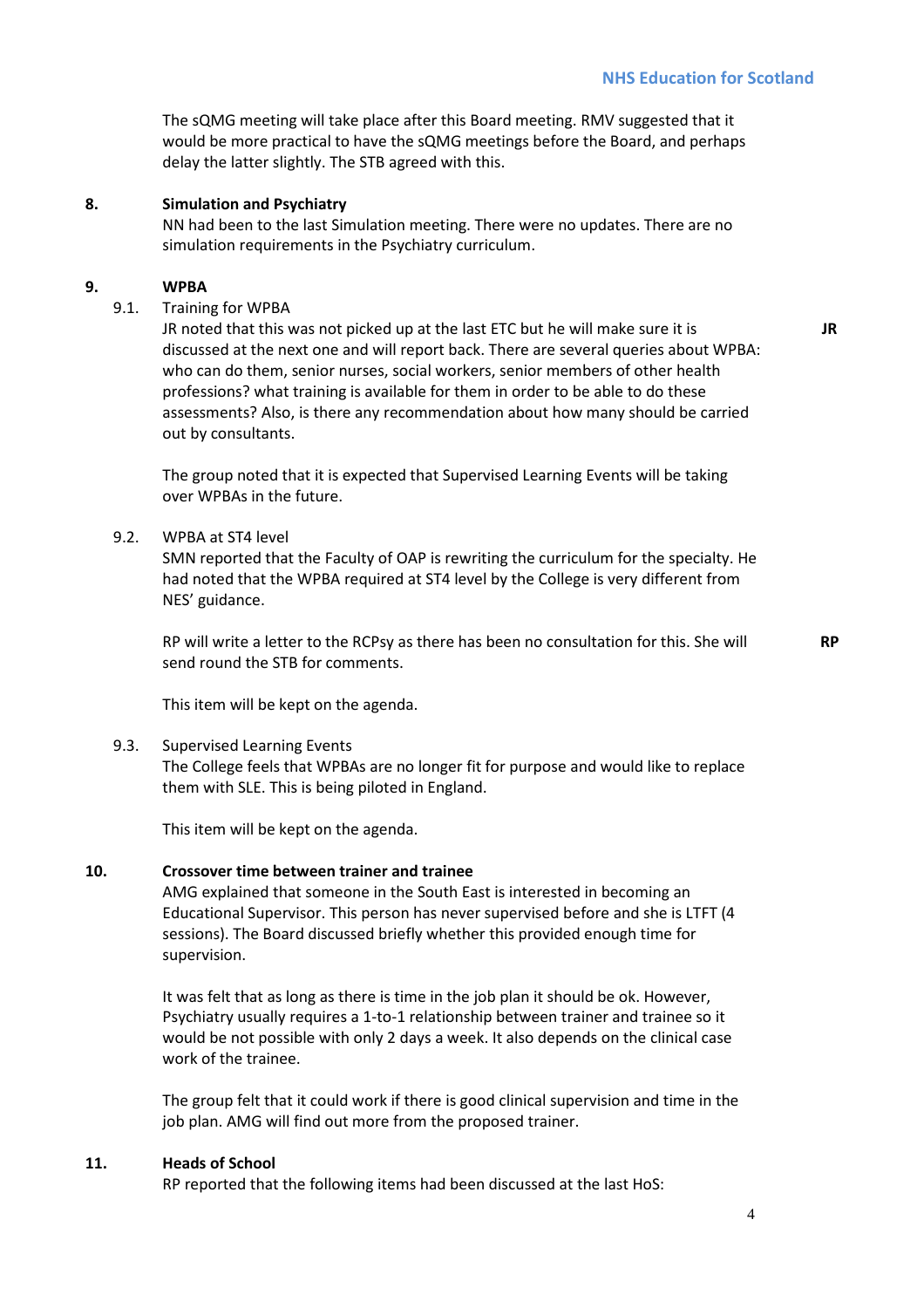- HEE has provided £65K to look into improving Recruitment.
- Supervision Education and Clinical Supervisors have to be substantive posts.
- There was a report on OOH competencies.
- The PTC had presented a long report from a survey about trainee retention. About 30% of trainees think about leaving Psychiatry. There is also anxiety regarding ARCP requirements, as these vary across the country.
- ePortfolio has changed.
- Scoping exercise about a Neuroscience project. SMN is attending these meetings, which are considering an increase in the amount of neurology in the curriculum.

## **12. ETSC update**

JR reported from the last meeting:

- CASC exam pass rate is only 50.3%. Changes are being done to the exam.
- Psychiatry competencies. The curriculum is vague about requirements to meet Core competencies. The curriculum committee is looking into it.
- Physicians Associate. It is expected that this will be a new group of healthcare professionals with any science background. There will be 3000 by 2020 across specialties.

## **13. Updates**

- 13.1. LDD / MDET highlights
	- RMV reported current issues:
	- o GMC visit. There is a meeting between Medical Schools, NES and GMC on 4 April to clarify what Schools, Health Boards and what specialties will be looked at.
	- o Recognition of Trainers is now established. There are 3500 trainers recognised. Now putting in place a QA system so people in all specialties in all areas will be randomly checked.
	- o Clare McKenzie is leading the Simulation Group. MDET has now accepted the policy for Simulation but there is still no funding available.
	- $\circ$  The  $7<sup>th</sup>$  cohort of Scottish Clinical Leadership Fellows has just been recruited. There are 2 Psychiatry trainees in this round.

## 13.2. Specialties

- GAP no representative
- CPT no further update
- Psychotherapy no further update
- OAP no further update
- ID no further update
- Forensic Psychiatry no further update
- CAMHS no further update
- 13.3. Medical Managers No further update.
- 13.4. Academic No further update.
- 13.5. BMA No further update.
- 13.6. Trainee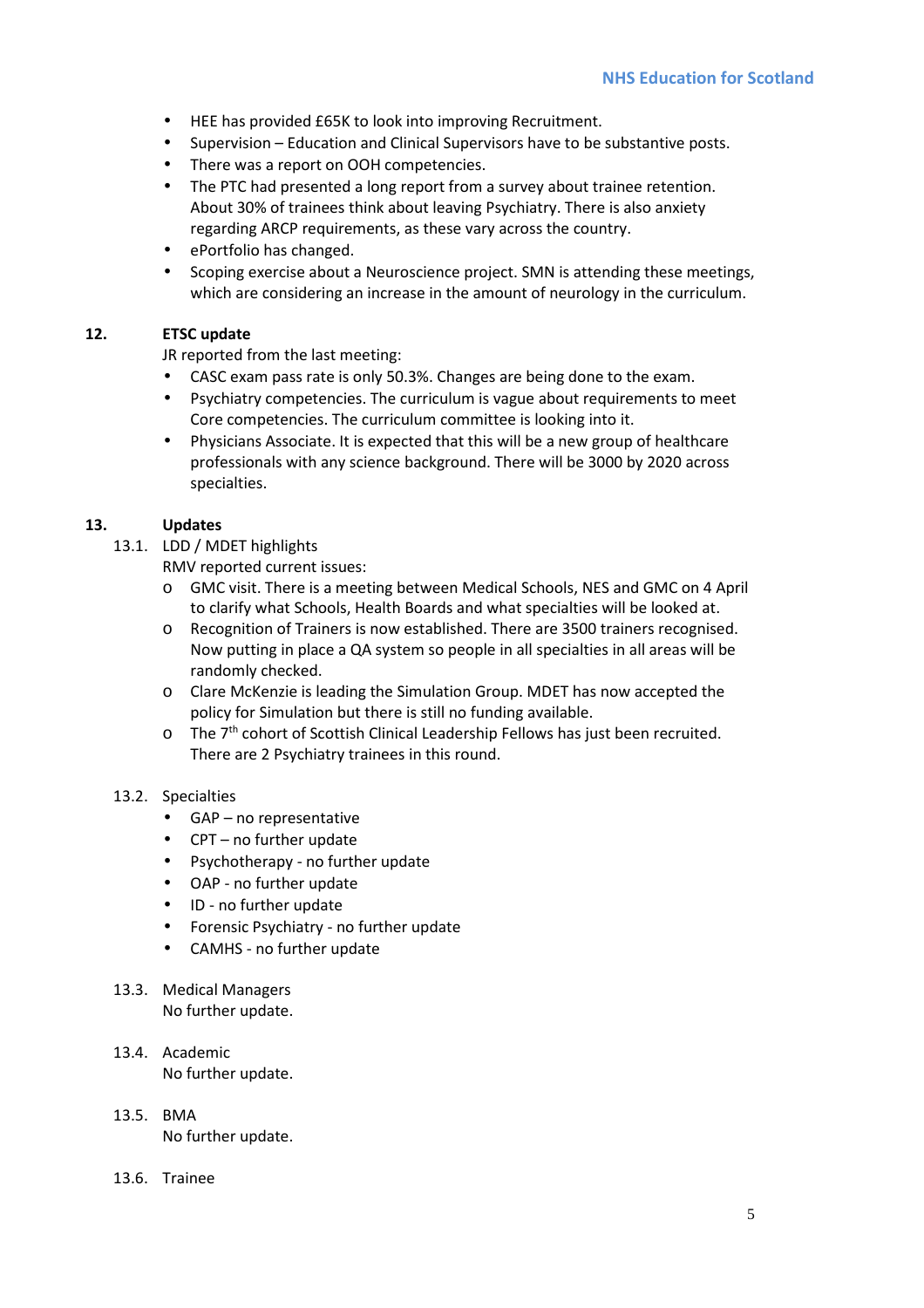No further update.

## 13.7. Specialty Doctor

PSi had circulated the notes of the last meeting to the group, for information. Grampian had taken a long time to apply for the Associate Specialist Grade, so other Health Boards have been invited to put their proposals forward.

## 13.8. STARG

There has been no meeting.

## **14. Papers for information**

No further papers have been received for information

## **15. AOB**

o Local Programme Leads – SMN noted that there is a regional issue as the 2 National TPDs in the West, SB and AMG, are also expected to fulfil the role of Local Programme Leads. This is a non-remunerated post but due to the high number of trainees SMN was seeking support for a business case for funding.

In the South East, the ID National TPD have ½ session over and above their SPA in the job plan.

The STB agreed that if a LPL has more than  $6 - 7$  trainees, it has to be remunerated because there is a lot of work involved and it cannot be accommodated in SPA time. RMV and the Board support the business case.

- o This is Margaret Bremner's last meeting as she will be leaving in May. RP thanked her for all her support and hard work.
- o RP will be retiring at the end of April. NES will advertise the Associate Dean post and the Mental Health STB Chair post.

## **16. Date of next meetings**

12 June, 10.30am, Room 6, 2 Central Quay, Glasgow 18 September, 10.30am, Room 2, Westport, Edinburgh 04 December, 10.30am, Room 6, 2 Central Quay, Glasgow

#### **Action points**

| Item No. | <b>Item Name</b>               | <b>Action</b>                         | Lead      |
|----------|--------------------------------|---------------------------------------|-----------|
| 3.3      | M.A.: GMC approval national    | To arrange a national TPDs meeting    | JR        |
|          | programes                      | after next STB                        |           |
| 3.4      | M.A.: Foundation trainees in   | To draft paper and share with the STB | <b>RP</b> |
|          | Psychiatry                     | for comments                          |           |
| 3.5      | M.A.: Supervision guidance     | To draft letter to MDET and share     | <b>RP</b> |
|          | from NES                       | with the STB for comments             |           |
| 3.6      | M.A.: Level 1 Supervisors      | To check that advice is consistent    | <b>RP</b> |
|          | Report in ARCP guidance        | throughout Scotland Deanery and       |           |
|          |                                | liaise with Anne Dickson if otherwise |           |
| 9.1      | <b>WPBA: Training for WPBA</b> | To make sure that queries about       | JR        |
|          |                                | WPBA are discussed at next ETSC       |           |